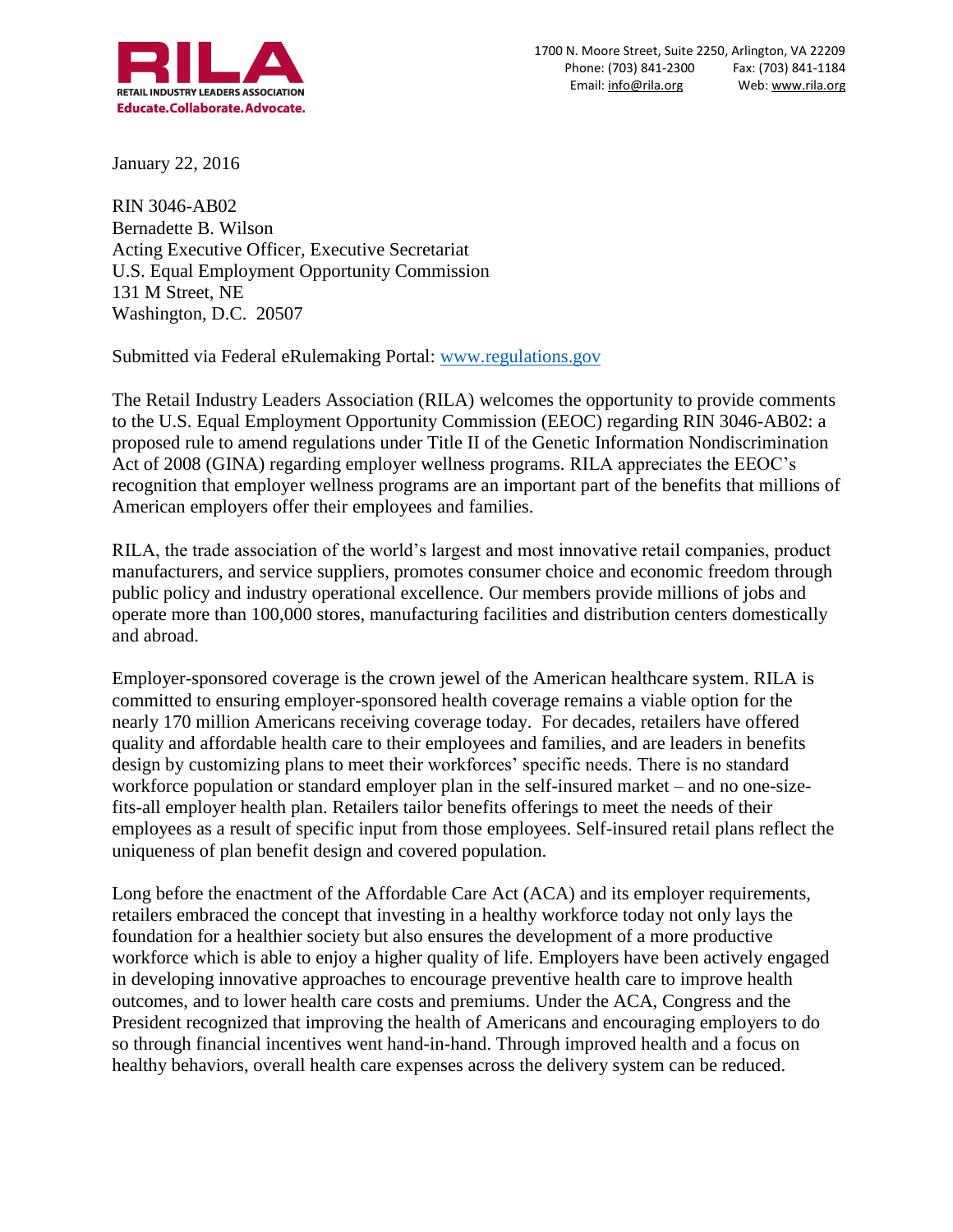Many retail employers encourage their employees to participate in voluntary wellness programs, and appreciate that a foundation of healthy habits can last a lifetime. For years, retail employers have offered employees robust wellness benefits that include programs such as: weight loss; smoking cessation; incentives to see a primary care physician; maternity wellness; diabetes control; nutritional/healthy eating; store discounts on healthy foods; gym discounts; group counseling sessions; and store gift card incentives for enrolling and participating in wellness programs.

One component of a wellness program that is common to many employer-sponsored plans is a health risk assessment completed by the plan participant. As you are aware, the health risk assessment asks a series of questions aimed at discovering information regarding the plan participant's lifestyle and habits. Based on the results of the health risk assessment, the participant may be paired with a health coach, who works with him/her periodically to address a specific health area. In return for completing the health risk assessment and participating in the coaching, the participant may receive a discounted premium, lower co-pays or other reduced expenses. The health risk assessment often includes a medical examination and/or biometric screening. Reduced expenses are based on the results of those examinations or screenings, or on a participant achieving a particular result (e.g. a particular BMI range).

Other wellness programs offered by retailers include both participation and/or outcomes-related goal achievement for rewards, incentives, disincentives, or access to higher levels of benefit coverage. These programs are designed to engage employees and their adult family members in regular activities focused on health, wellness, and consumerism in order to maintain or improve the quality and cost of their health care. Employers also see great value in working with private and public partners, like the Centers for Disease Control and Prevention and the U.S. Preventive Services Task Force, to access databases of evidence and practice-based research, and collaborate with clinicians and care delivery professionals to assist in wellness program design and implementation.

Additionally, retailers have been leaders in establishing and operating on-site and in-store clinics, which provide conveniently accessible care not only to their own employees and families but also their customers and the community. At in-store clinics, highly trained medical clinicians, such as physician assistants and nurse practitioners who are licensed in many states, dispense basic medications, administer vaccines and treat common non-emergency illnesses and ailments such as influenza and sprains.

These clinics provide many advantages for individuals and the health care system itself such as: providing affordable and accessible, non-emergency health care to individuals who otherwise may have to wait for appointments with a traditional primary care physician or provider; reducing emergency room visits; improving primary care access by providing easy, affordable options for frontline patient care, especially in medically underserved areas; providing convenient, one-stop shopping for patients who can fill needed prescriptions easily and begin treatment for their diagnosis without delay; reducing the need for specialized, expensive equipment because clinics offer standard care for common ailments; and streamlining costs and passing savings along to patients.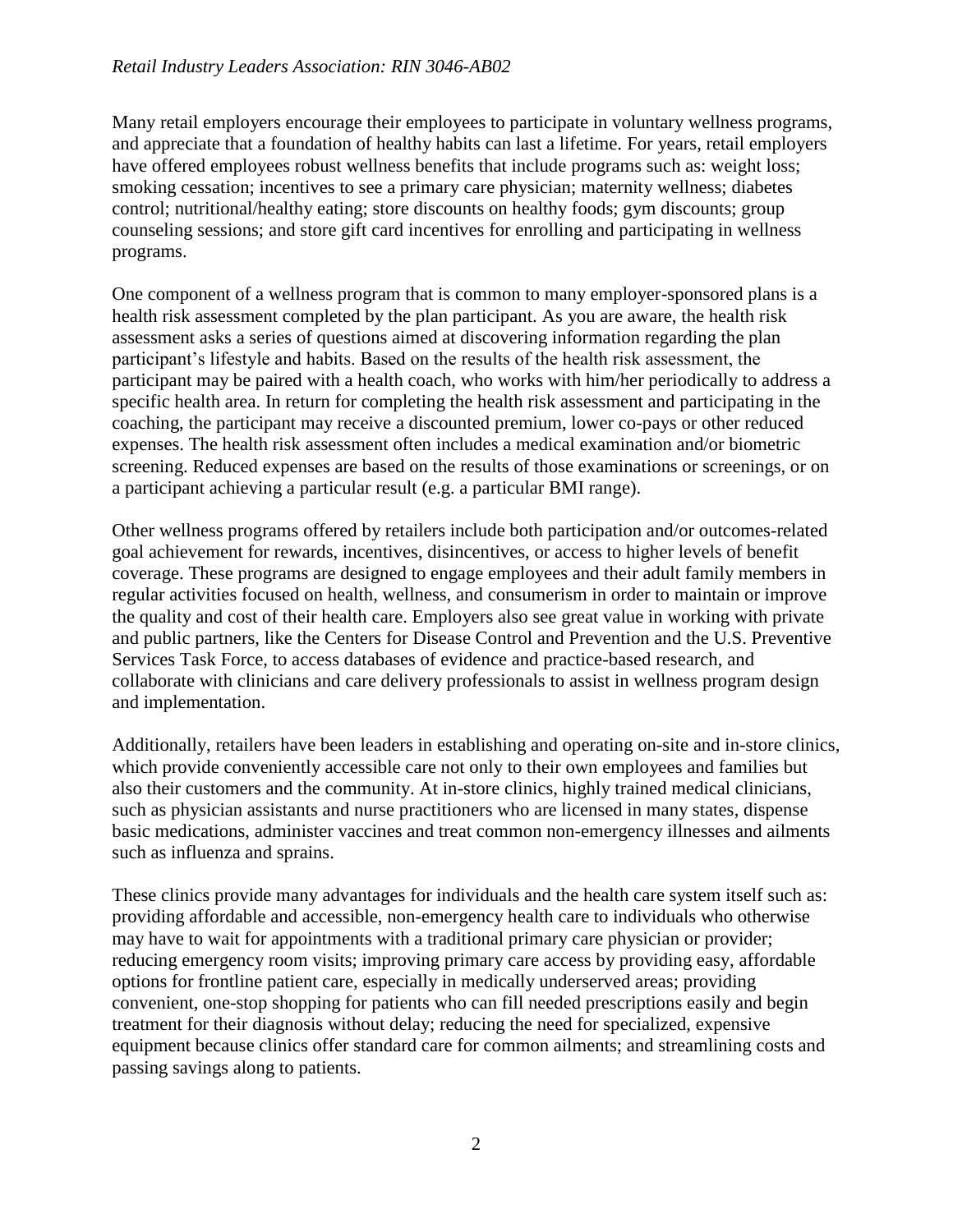## *Health Policy Development Process*

Implementing the various employer requirements under the ACA has been a very complex process, involving years of extensive policy and operational conversations between the federal government and employers. Since enactment of the ACA five years ago, RILA has provided comprehensive policy recommendations to the White House, Departments of the Treasury, Health and Human Services (HHS), and Labor, and Internal Revenue Service (IRS) (Tri-Departments) on the numerous employer requirements under the ACA. RILA greatly values the time that regulators have spent with our member companies on the telephone and in-person regarding various operational issues and policy ideas that directly impact employers, especially retailers who have large variable hour workforces.

RILA is very concerned that EEOC proposed policies may run counter to the intent of the ACA and various final rules developed over several years as a result of extensive communication with stakeholders, including retail employers. We are also concerned that the proposed policies go beyond the EEOC's agency scope, reaching into the realm of health policy development, which is the jurisdiction of Treasury, HHS, Labor, and the IRS.

The purpose and intention of the Americans with Disabilities Act (ADA) and GINA were primarily to protect individuals with a disability or genetic-related health conditions from discrimination in employment – not to prohibit health plans from obtaining information necessary to underwriting, classifying, or administering risks, or from providing employees with incentives for better health. Interpreting GINA and the ADA in a manner consistent with the Health Insurance Portability and Accountability Act (HIPAA) benefits both plan sponsors and participants. Wellness programs and related incentives that comply with HIPAA should be deemed to comply with GINA's and the ADA's wellness program provisions (subject to any reasonable accommodation requirement). The EEOC's proposals run counter to the intent of the ACA, undermines the rules established by the Tri-Departments, and weakens the overall effectiveness of wellness programs.

## *Financial and Non-financial Incentives/Inducements*

Under the ACA, Congress and the President recognized the value of employer wellness programs to improve employees' health and provide cost-savings to the overall health delivery system, by expanding already-allowed financial incentives under federal law. These changes were developed with direct input from retailers, who are innovative leaders in the area of wellness programs. As early as the summer of 2012, RILA has engaged in an on-going dialogue with senior White House and federal department officials about the development of federal rules for the implementation of the ACA's wellness incentives, and the importance of employer wellness programs to retail employees and their families.

The final rules issued by the Tri-Departments took into consideration the importance of enabling employers to offer wellness incentives of up to 30 percent of premiums for health-contingent programs, incentives of up to 50 percent of premiums for tobacco cessation programs, and limitless credits for participatory programs. In order to ensure that employers are able to continue providing comprehensive wellness programs, as well as incentivize employers to establish new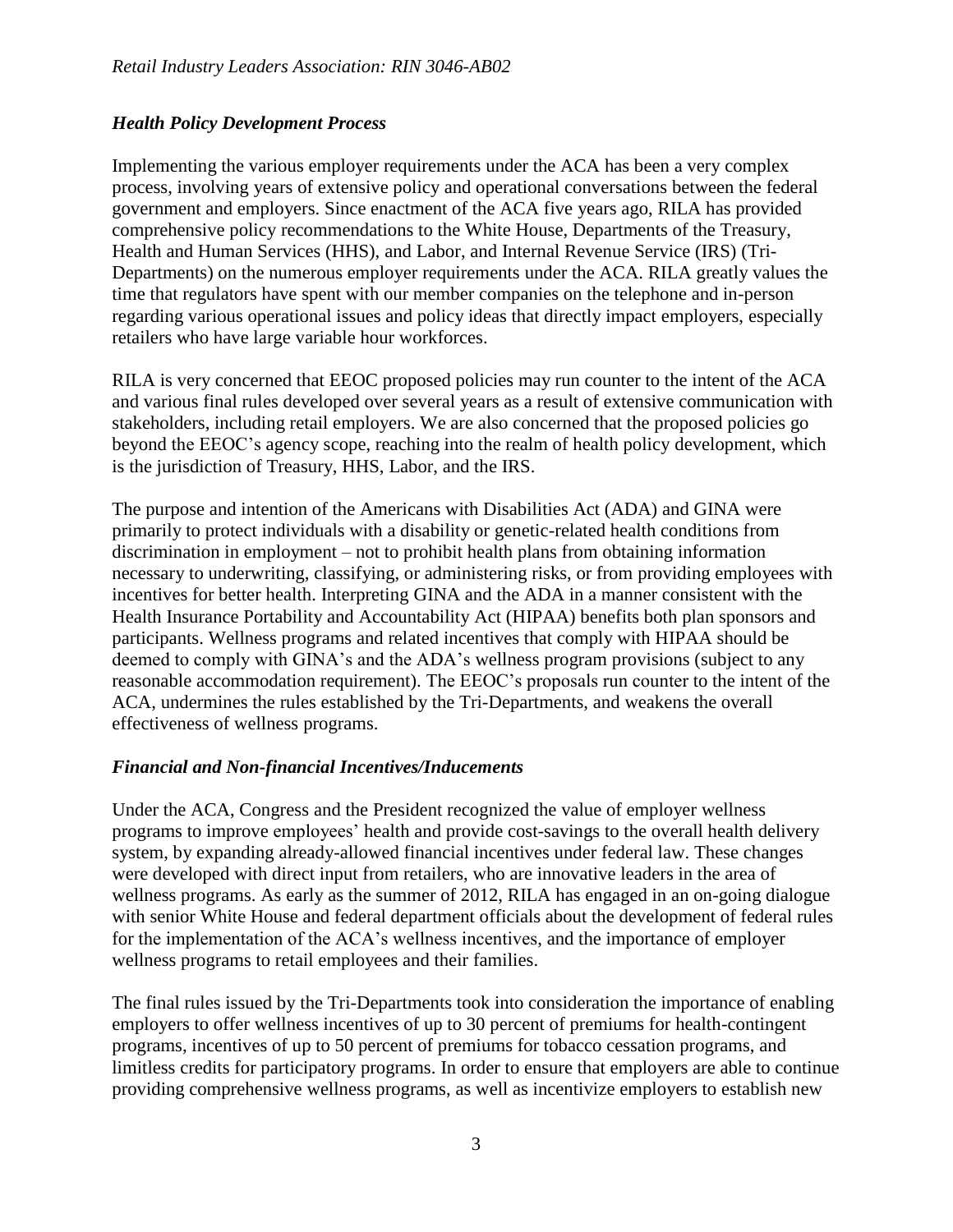wellness offerings, it is critical that the requirements of GINA, ADA, and HIPAA be interpreted in a consistent manner.

RILA is very concerned that the EEOC's proposed rules run counter to the intent of Congress, the President, and the Tri-Departments to expand financial incentives for the establishment of employer wellness programs. Specifically, RILA is concerned that the EEOC proposes to change the nomenclature from the ACA term "financial incentives" to "financial inducements" and expand the calculation to include non-financial rewards.

Employers of all sizes use various separate software programs and IT systems, and third-party vendors to administer such things as benefits programs and health plan enrollment, and track hours worked and paid leave. One employer could have upwards of a dozen separate IT systems, in-house and through third-party vendors, to track various aspects of their human resources and payroll departments. There is no one software program or vendor that administers all the tasks required under a human resource department or a payroll department.

Requiring employers to track non-financial incentives such as time-off, a free lunch, a raffled prize, or a gift card to a local movie theater in conjunction with a wellness program and health plan premium calculation would be an extremely daunting and mindboggling task and has nothing to do with GINA. A calculation such as time-off coupled with a wellness benefit and premium calculation would differ from employee to employee, as wages and time-off balances are computed on an individual-by-individual basis. The administrative complexities to capture and track time-off balances in conjunction with participation in a wellness program would go beyond current IT capabilities and far beyond the intent of GINA.

It is hard to comprehend the EEOC's rationale for linking time-off balances, a raffled prize, a free lunch or movie tickets with the metrics currently in practice for developing and implementing wellness programs designed to improve individuals' health and well-being. The correlation of these non-financial incentives with the original intent of GINA makes no sense and runs counter to the intent of the ACA to enable employers to incentivize their employees to participate in wellness programs. The EEOC's proposal to link non-financial incentives in the calculation of premium differentials and GINA is an extreme policy overreach, on which there is no regulatory authority.

## *Calculating Employee and Spousal Participation*

The development and implementation of wellness programs by employers encourage healthier lifestyles for employees and their families, and provide important outreach to individuals whose health conditions may make them more likely to experience significant health events and related expenses. Retailers have made a significant investment in encouraging their employees to make more informed decisions and be better consumers of their own health care.

An important component of encouraging individuals to lead healthier lifestyles is having a support system at home – active participation from other family members such as a spouse – and many retailers extend the offer of participation in a wellness program to an employee's spouse. However, there are many retail employees enrolled in family coverage, for themselves and their